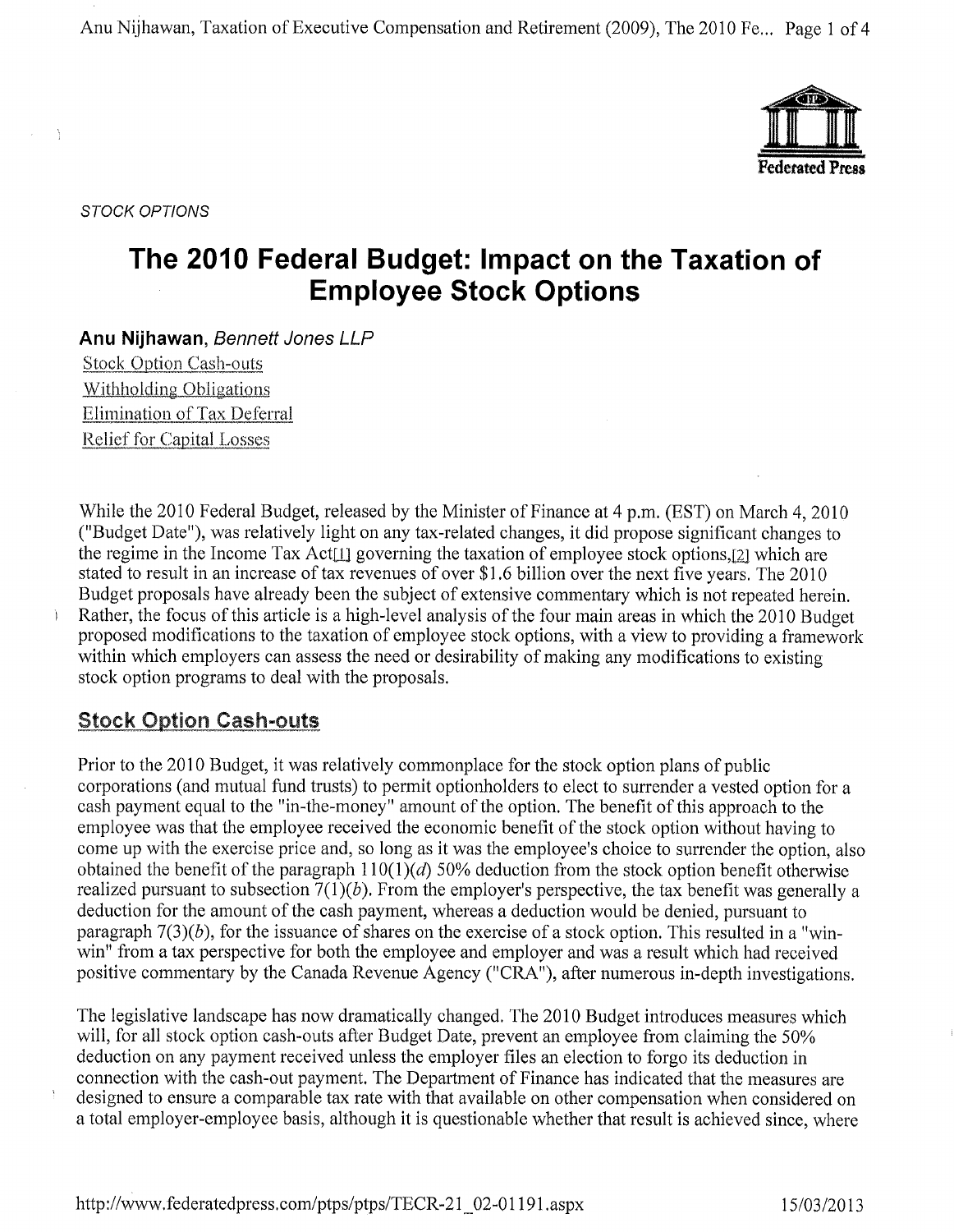the employer makes the election to forego the deduction, the employer loses a 100% deduction but the employee still pays tax on 50% of the benefit. In this context, "comparable treatment" may better have been achieved by denying the employer a deduction of 1/2 of the payment where the employee pays tax only on 1/2 of the payment.

While the proposals are stated to be applicable for all stock option cash-outs after Budget Date, it appears from the Notice of Ways and Means Motion that the employer election to forego the deduction (and hence allow the employee access to the 50% deduction) is available only for stock options granted after the release of the 2010 Budget. The effect is that employees who cash-out, after Budget Date, an option granted prior to the 2010 Budget, will be denied the 50% deduction, without any ability for the employer to make the election to forego the deduction. The writer understands, from informal discussions, that this was not the intent and that the amending legislation will, when introduced, clarify the ability for the employer to make the election to forego the deduction even for options granted prior to the 2010 Budget. $[3]$ 

It appears from the Notice of Ways and Means Motion that the employer election to forego the deduction (and hence allow the employee access to the 50% deduction) applies to the specific grant of options covered by the election (rather than on a global basis to all grants). As a consequence, it would appear permissible for an employer to make elections in respect of some employees but not others, although the practical ability to do this from a securities and employment law perspective is questionable.

From a stock option program plan perspective, in the immediate term, it would be advisable for employers to provide notification to employees of this change in treatment and, in particular, that an employee optionholder who elects to cash-out an option may well pay twice as much tax as an optionholder who elects to exercise the option for shares. The employer should also provide notice to employees of whether or not it intends to make any available elections to forego the deduction of cashout amounts for any particular grant of options which has now vested and could be cashed-out.

In the longer term, employers should also consider whether or not their stock option plans should be amended to delete the ability of optionholders to elect to cash-out options, given that the tax benefits of this flexibility are no longer available. To provide employees with the same economic benefits (although without a deduction to the employer), employers could consider the implementation of an employersponsored cashless exercise program. Under such a cashless exercise, the employee optionholder would be permitted to use a broker to "short-sell" the securities to be acquired under the option prior to the actual exercise, with part of the proceeds then being paid to the employer in satisfaction of the exercise price and the remainder being paid by the broker directly to the employee (net of the broker's fees and charges). Upon receipt of the exercise price from the broker, the employer would then issue the securities to the broker who uses them to cover its position in respect of the short sale on the settlement date for that sale. Legally, the employee would acquire the securities, although they would be sold immediately thereafter and, pending further clarification in the implementing legislation, it does not appear that the 2010 Budget proposals would impact the availability to the employee of the 50% deduction.

## Withholding Obligations

The 2010 Budget also proposes a significant tightening on the employer's obligations to make source withholdings in respect of stock option benefits. Under the current regime, while the employer has a technical obligation to make source withholdings in respect of income tax in respect of the stock option benefit, most employers rely on a long-standing CRA administrative concession to allow withholdings to be reduced to avoid "undue hardship."[4]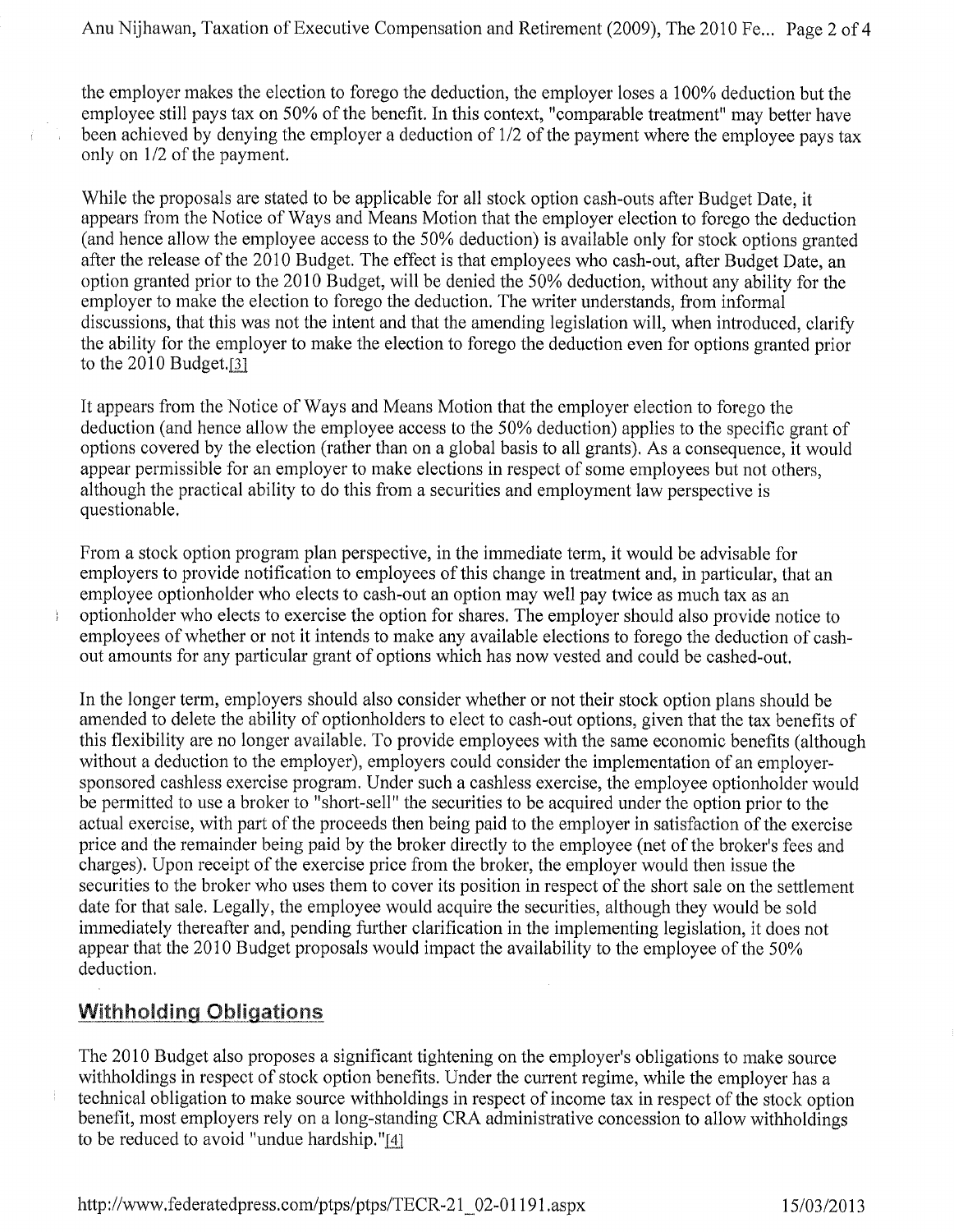Pursuant to the 2010 Budget, the employer's withholding obligations are to be determined as if the value of the stock option benefit (other than a benefit under a CCPC stock option governed by subsection 7 (1.1)) had been paid to the employee as a cash bonus (subject to any reduction for the 50% deduction under paragraph  $110(1)(d)$  and the fact that the stock option benefit arose from the acquisition of shares will not be a factor to be considered in determining if there is undue hardship. These new withholding rules are effective for all stock option exercises after 2010.[5]

As a consequence of the foregoing, employers will now be required to make source withholdings, from cash remuneration otherwise payable to the optionholder, at the time the option is exercised. The practical issue which is sure to arise in many circumstances is how the employer is to comply with this withholding obligation where the stock option benefit is in excess of ordinary cash remuneration paid to the employee in that period. If there is insufficient cash to meet the withholding obligations for the period during which the stock option is exercised, will the employer have to use its own funds to satisfy the withholding obligations? Alternatively, will the employer be required to withhold 100% of cash remuneration paid to the employee in successive pay periods until the required withholdings in respect of the stock option benefit are fully made?

Employers should examine the withholding provisions of their stock option programs to evaluate whether any additional powers are necessary. For example, it might be desirable for the plan text to contemplate withholding to be satisfied by the employer selling, on the market, some of the shares issued pursuant to the exercise of the stock option. Where the plan contemplates a cashless exercise of the sort described above, it would be worthwhile for the mechanism to contemplate a portion of the proceeds being sent directly to the employer to cover withholding obligations (perhaps as a condition of utilizing the cashless exercise mechanism). Arguably, even if the plan text does not explicitly contemplate these items, the employer should still have the ability to take such actions, given that they are necessary to comply with its withholding obligations under the Act,<sup>[6]</sup> Depending on the form of the implementing legislation, a further step may also be to include a provision allowing the employer to forestall the issuance of any shares pursuant to the exercise of a stock option until the employee has paid to the employer an amount sufficient to cover its withholding obligations.

#### **Elimination of Tax Deferral**

The third area in which the 2010 Budget proposes to alter the taxation of employee stock options is to eliminate the deferral that was introduced in the 2000 Budget (and subsequently enacted as subsections 7(8) to 7(16)) that permitted employees of public corporations (and public mutual fund trusts) to elect to defer the income inclusion associated with the exercise of a stock option until the year in which the underlying shares (or trust units) were sold (or the employee ceased to be a resident of Canada). The elimination of the deferral is effective with respect to all stock options exercised after Budget Date. Fortunately, the 2010 Budget does not appear to contain any measures which would bring to an end any existing deferral elections in respect of employee stock options exercised prior to Budget Date, but the implementing legislation will need to be closely reviewed on this point. Notably, the non-elective deferral in subsection 7(1.1) applicable to exercises of employee stock options granted by CCPCs will remain available.

From a stock option plan perspective, the fact that an employee will be subject to tax in the year of exercise may mean that, practically, an employee will sell at least a portion of the shares obtained on the stock option exercise to fund the tax liability. To this extent, the inclusion of a cashless exercise feature such as that described above may be beneficial.

## Relief for Capital Losses